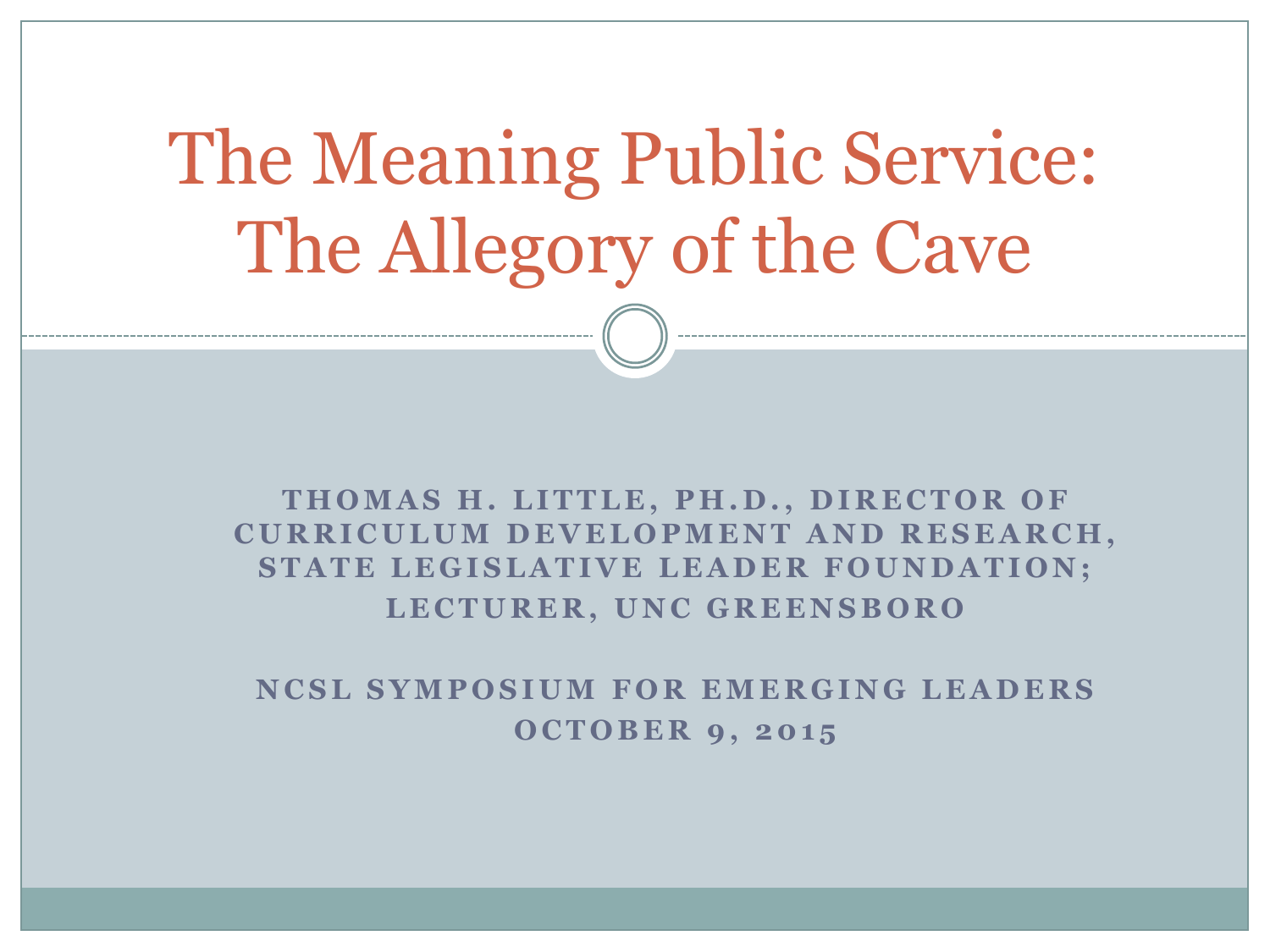# Why did you run for the legislature?





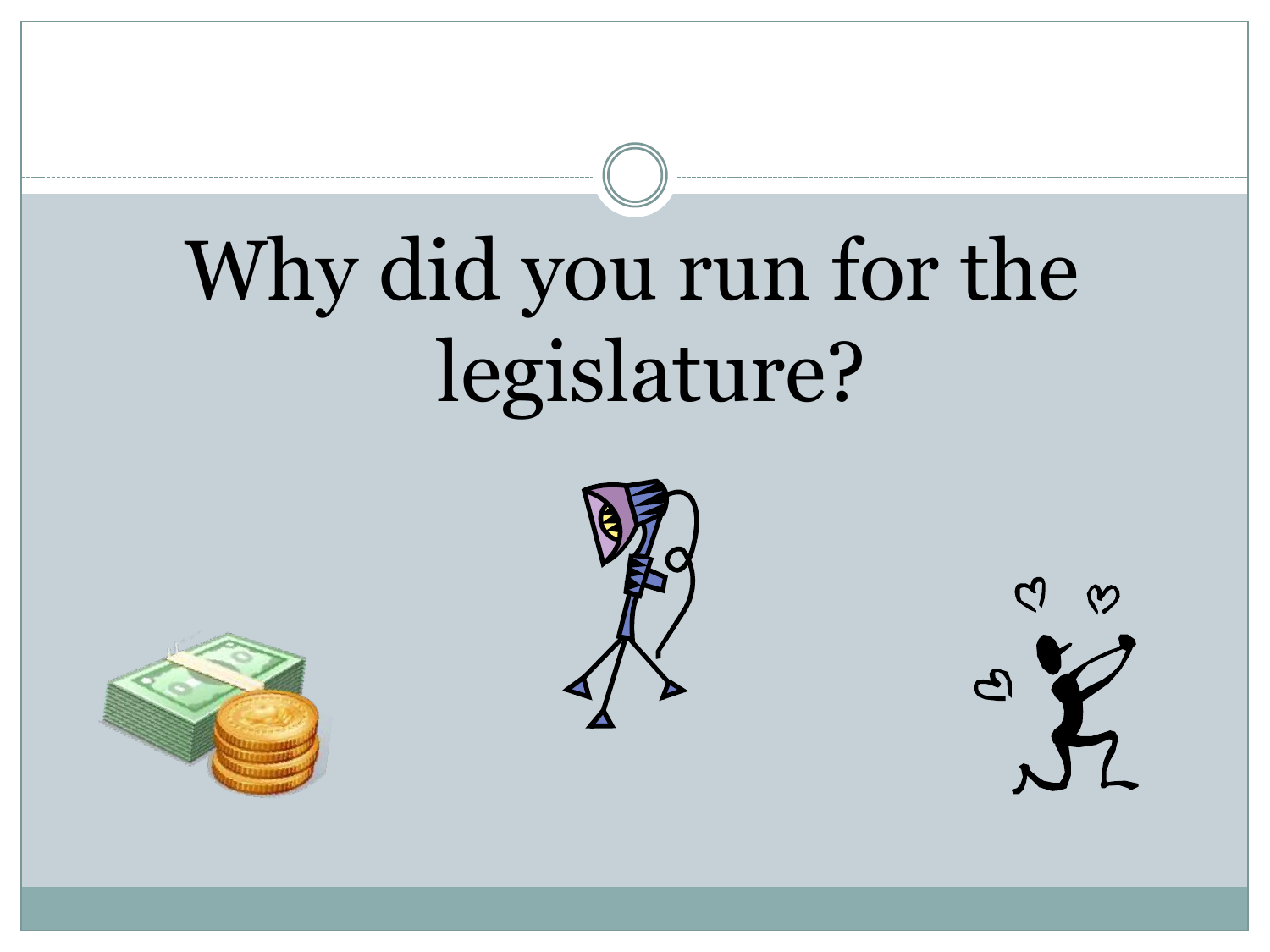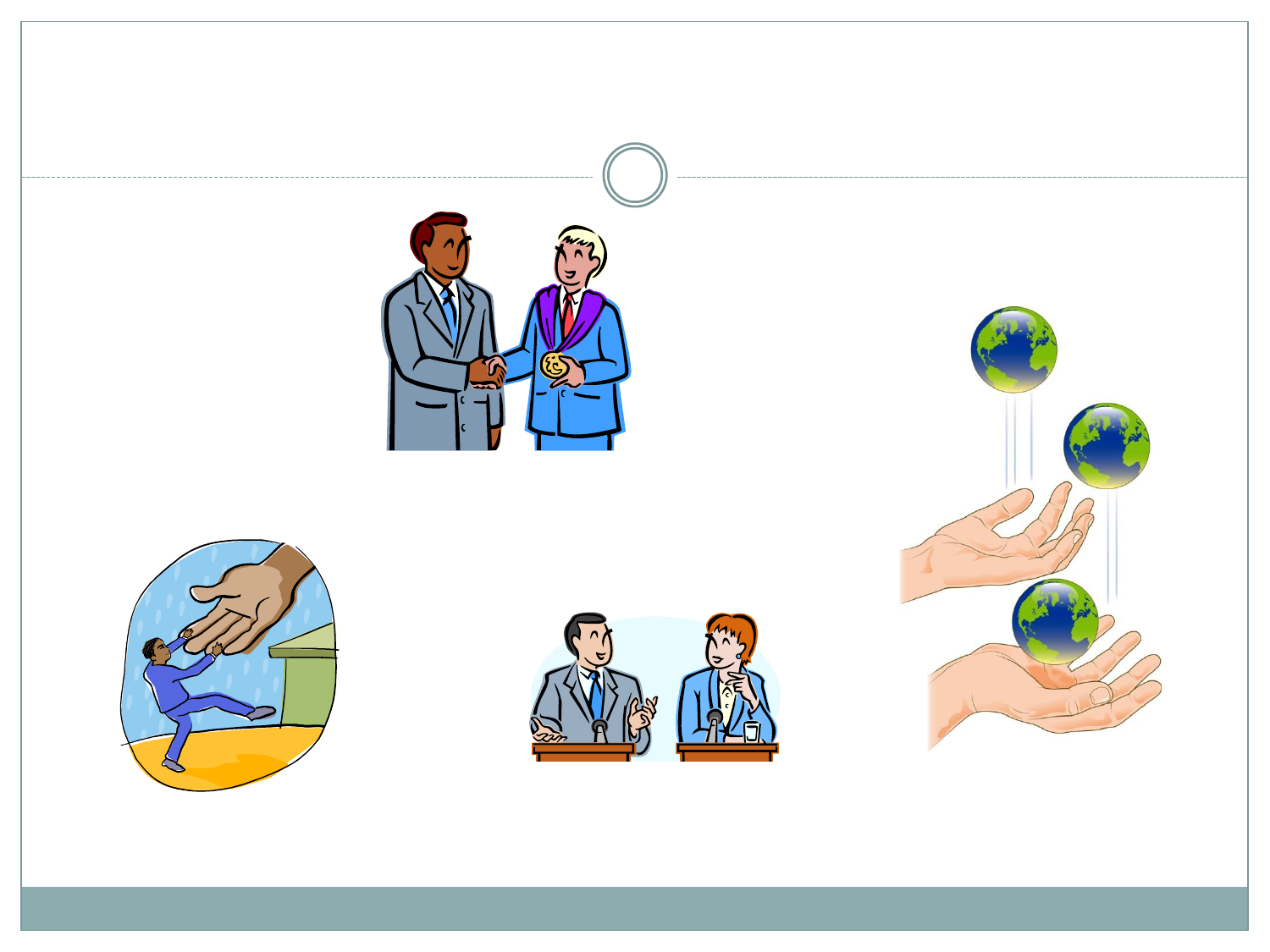## What Does it Mean to Be a Public Servant?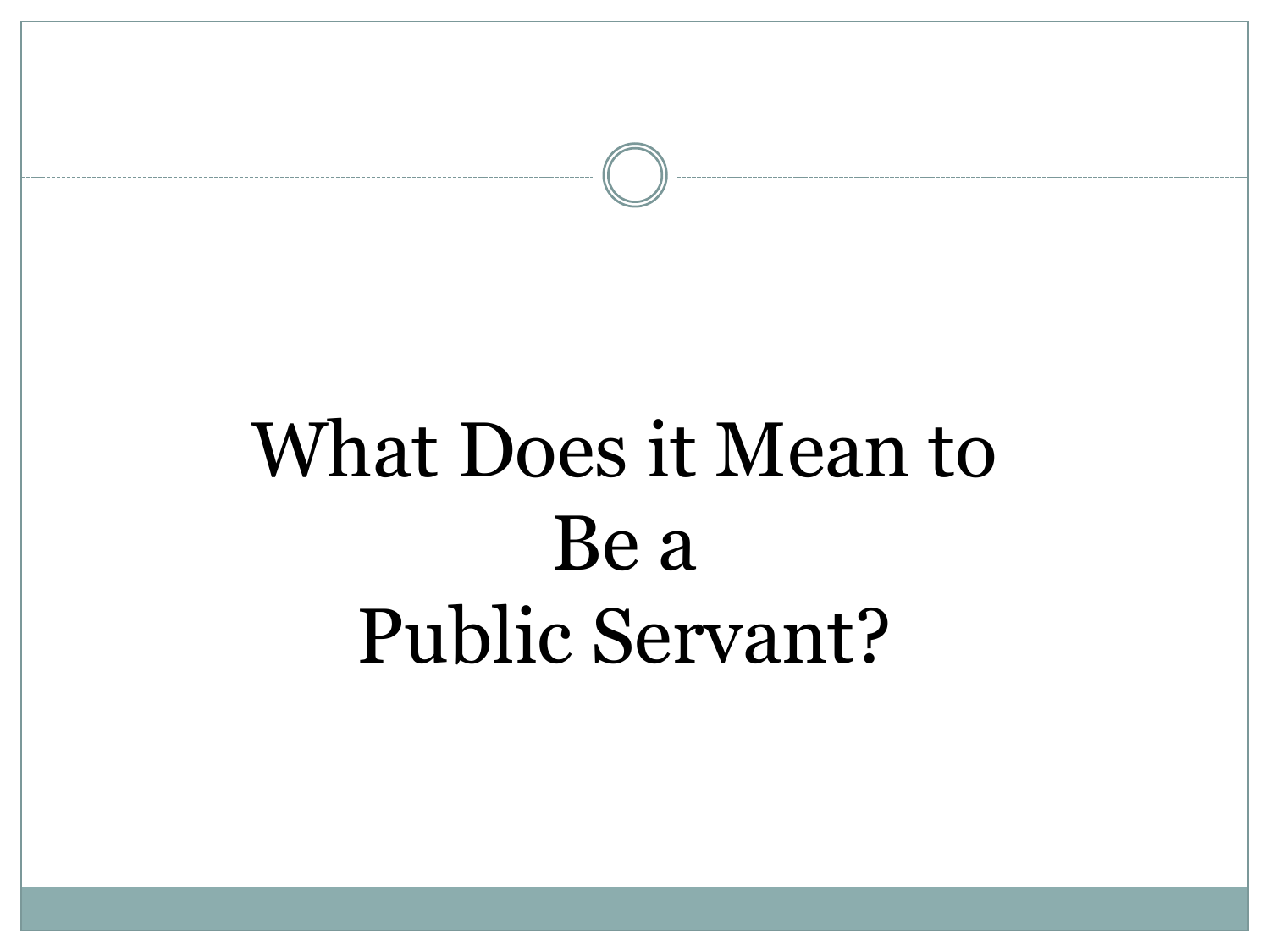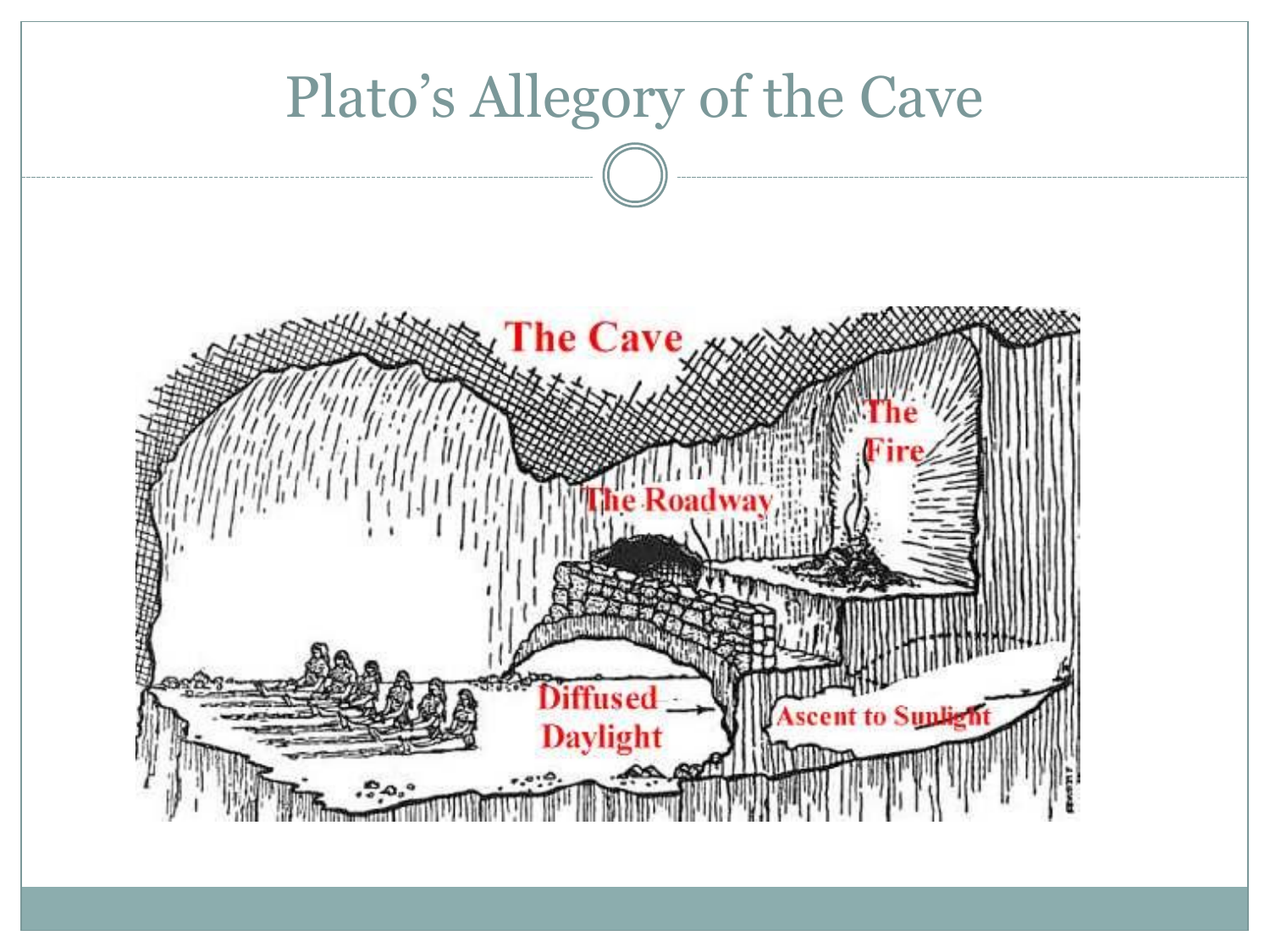### What Do you Do?

- After you leave the cave- what do you do?
- Are you obligated to go back into the cave?
- Why or why not?
- If you choose to go back into the cave, what will it be like?
- What will those in the cave think of you?
- Do you try to lead the others out of the cave?
- If yes, what are the challenges?
- IF yes, how do you do it?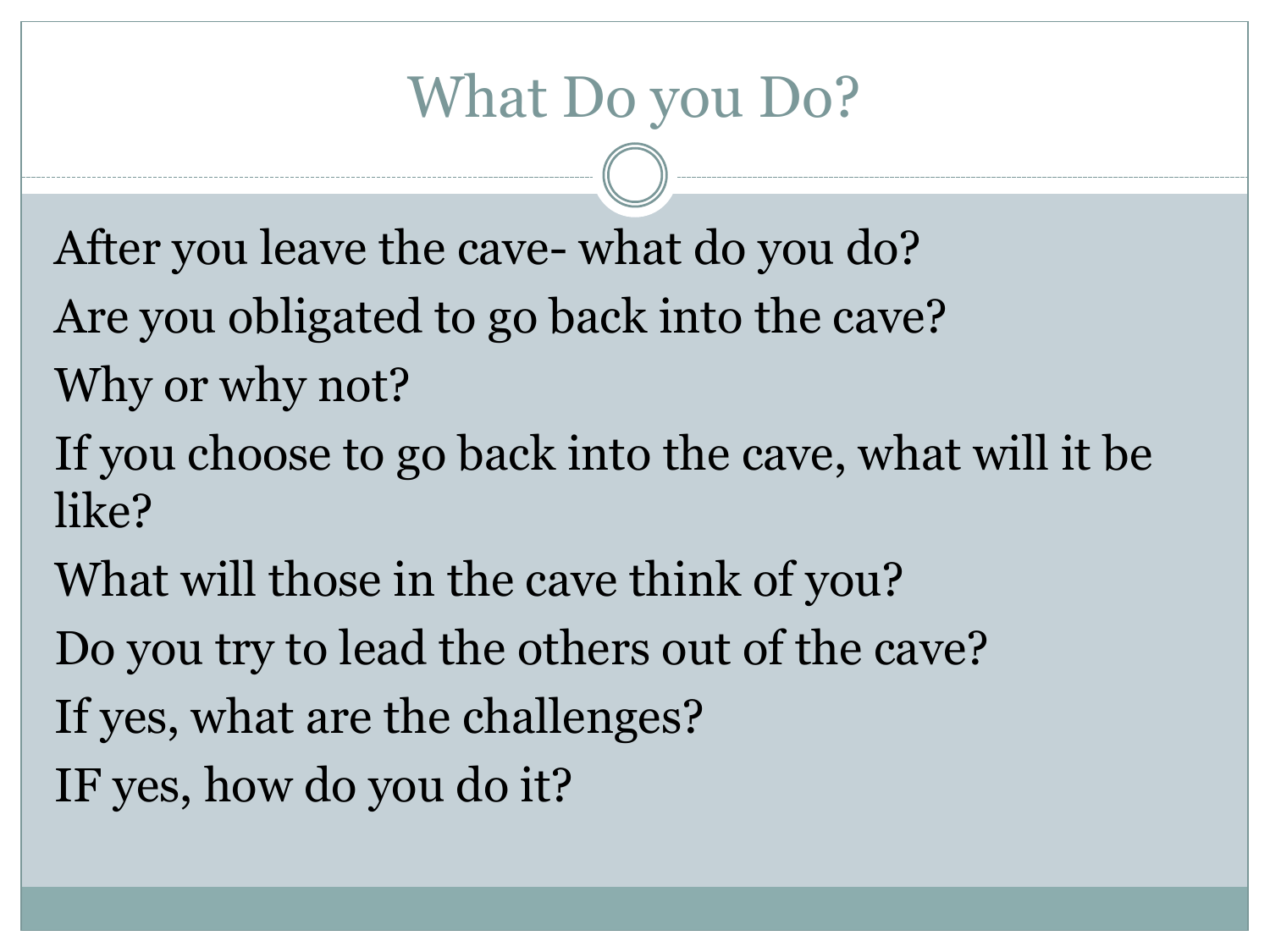In what ways, if any, have you been "enlightened" since being elected to the legislature?

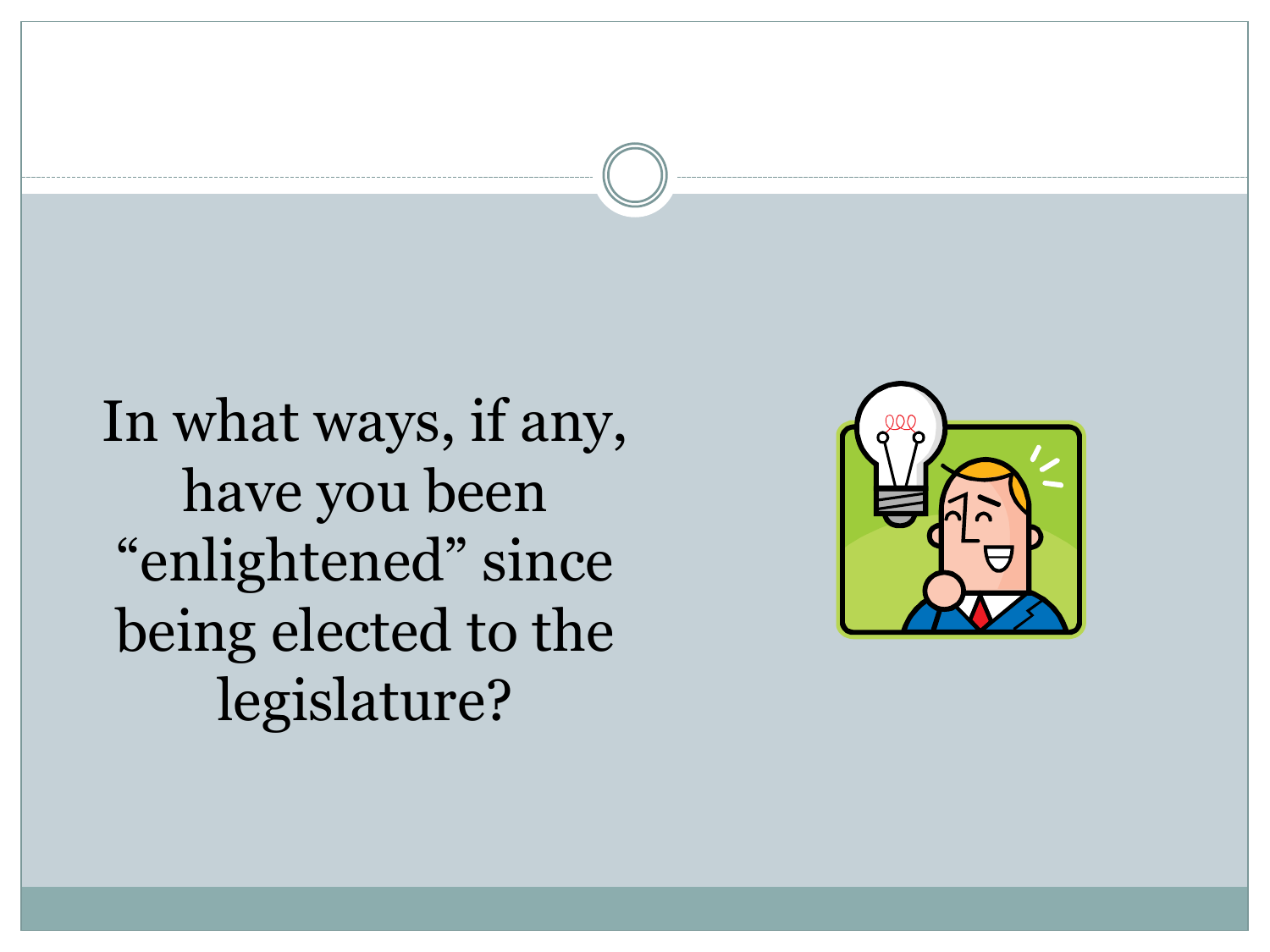## What is the biggest public policy problems facing your state right now?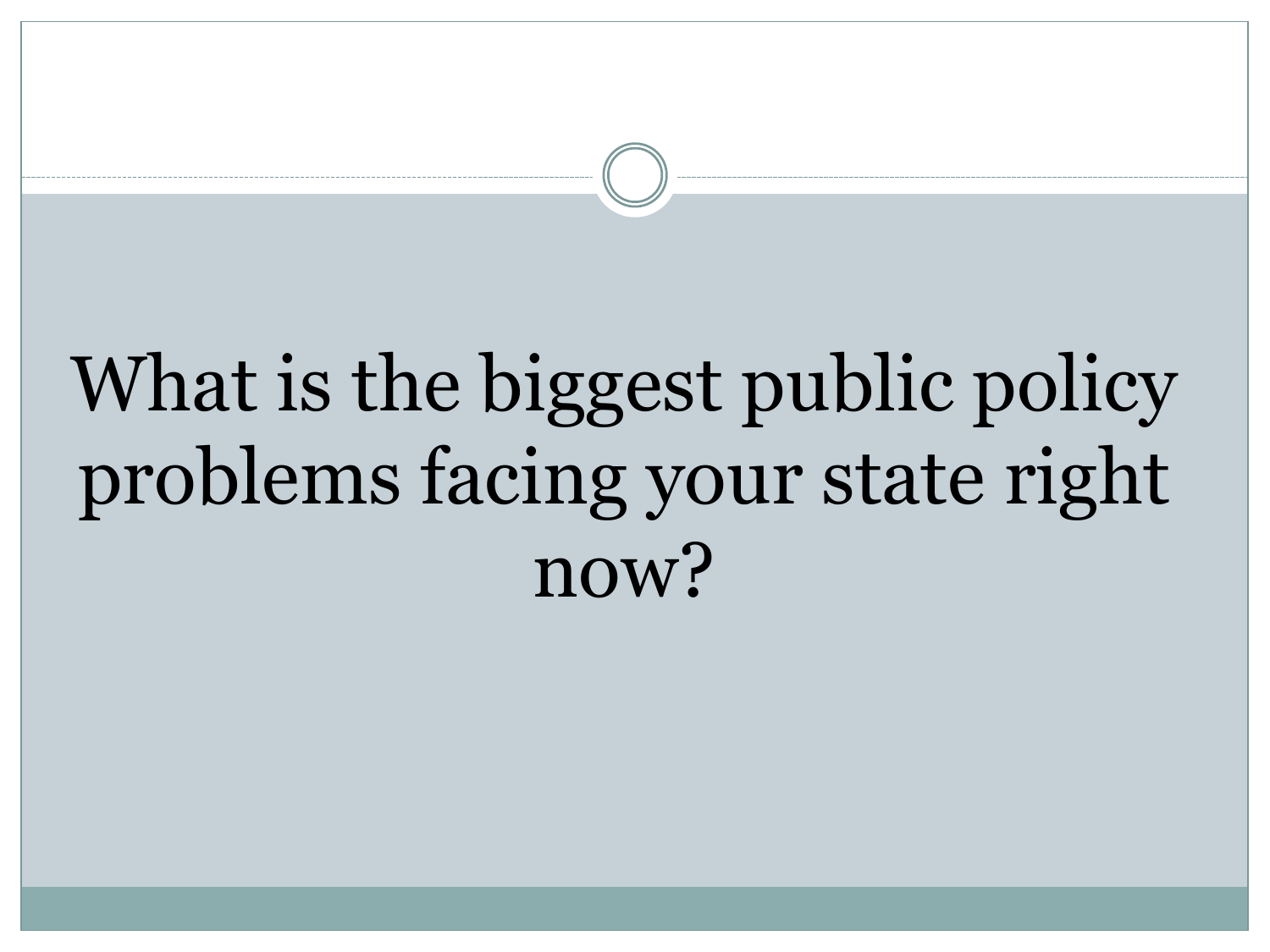#### Lets Discuss the Challenges of One of the Issues

- What do constituents believe?
- What are some hard realities?
- What are the challenges for bringing folks into those realities?
- What are the potential costs t to the public servant?
- What are the potential benefits to the public servant?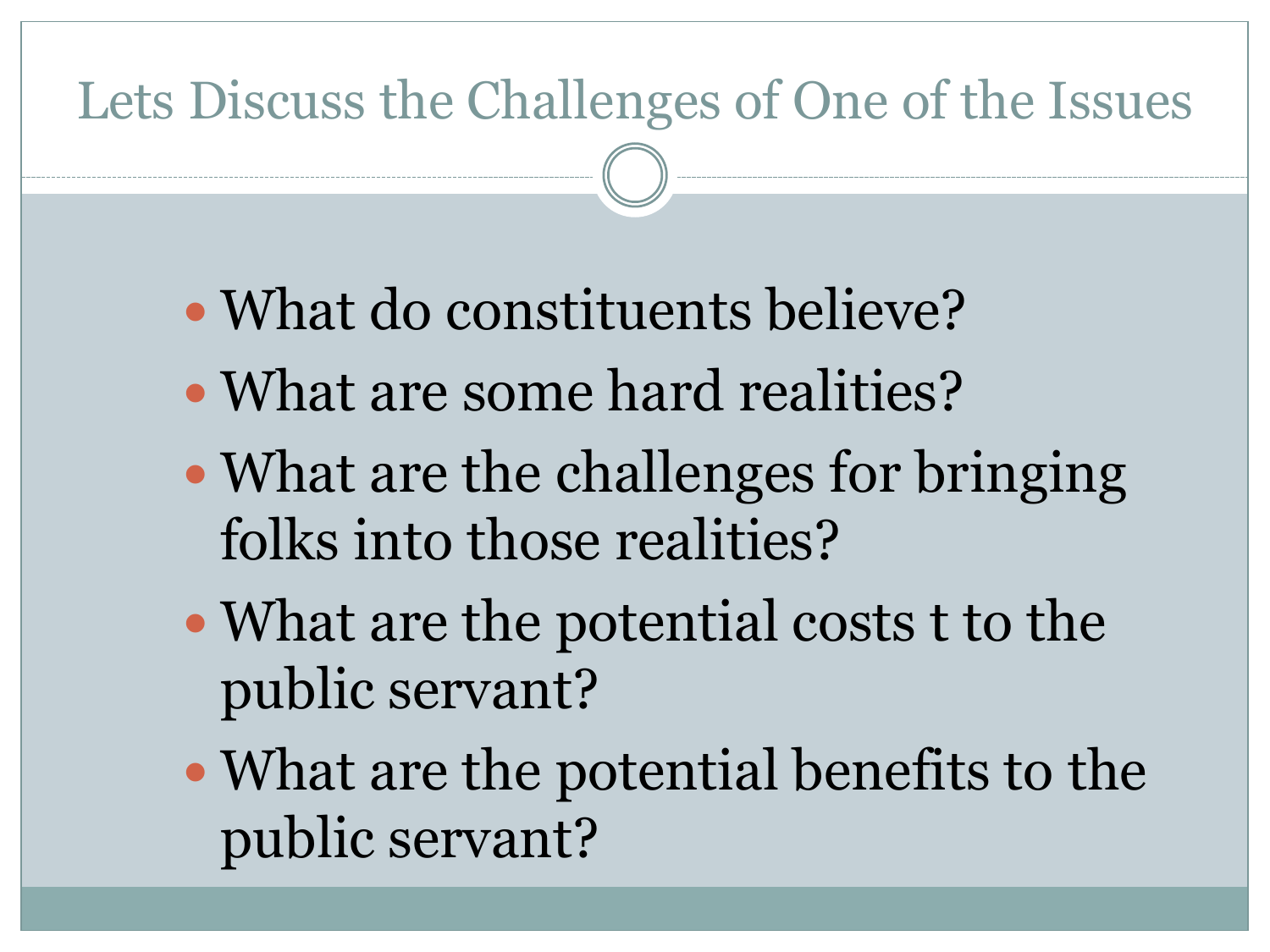

"I don't want to be a dead hero. I want to be a live me!"

Rafe Hollister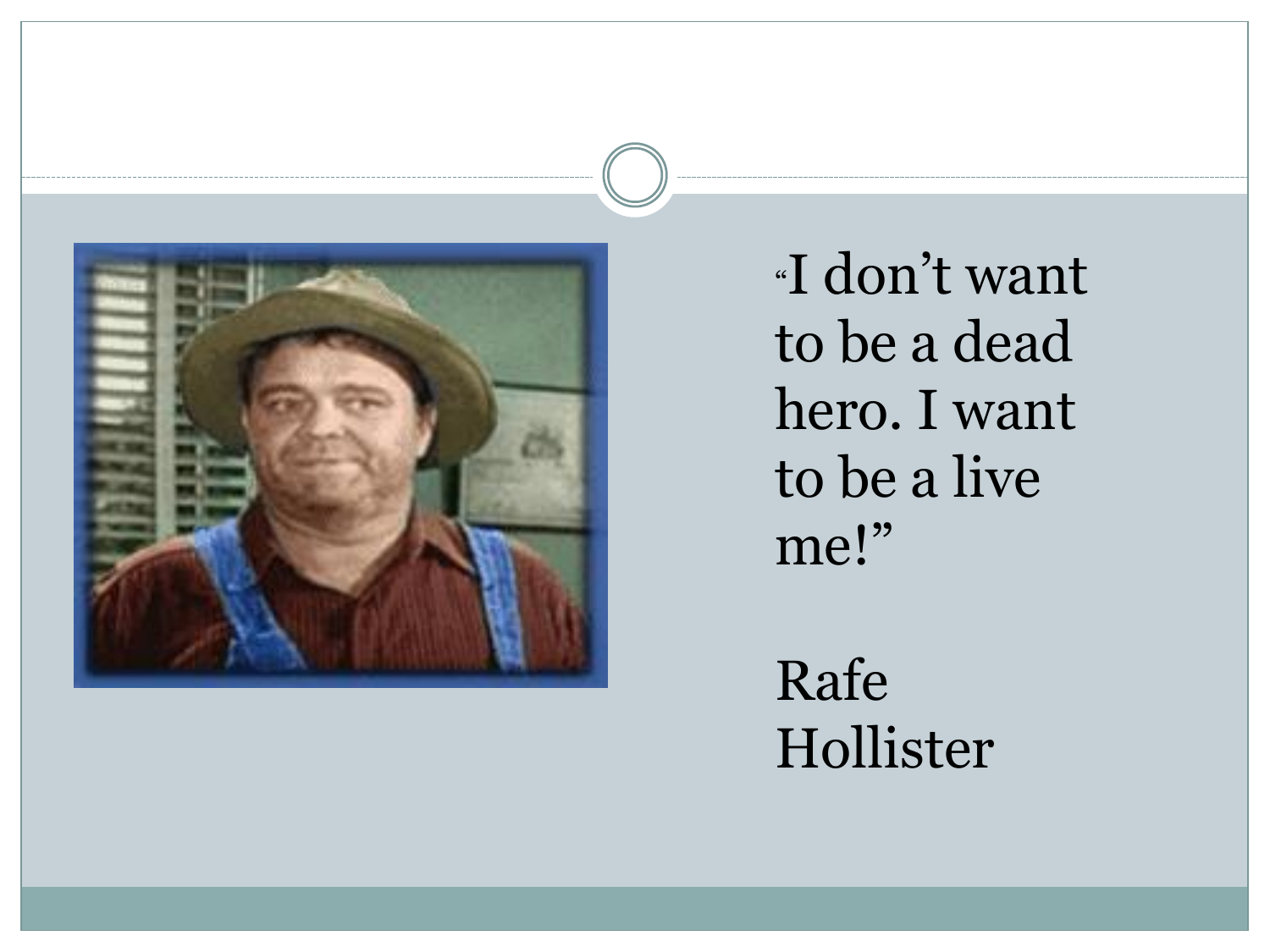## Strategies for Leading "out of the dark"

- Identify the problem.
- Identify key stakeholders.
- Understand each one's version of the dark.
- Educate stakeholders.
- Convene stakeholders.
- Know the risks of action. Of inaction.
- Lead!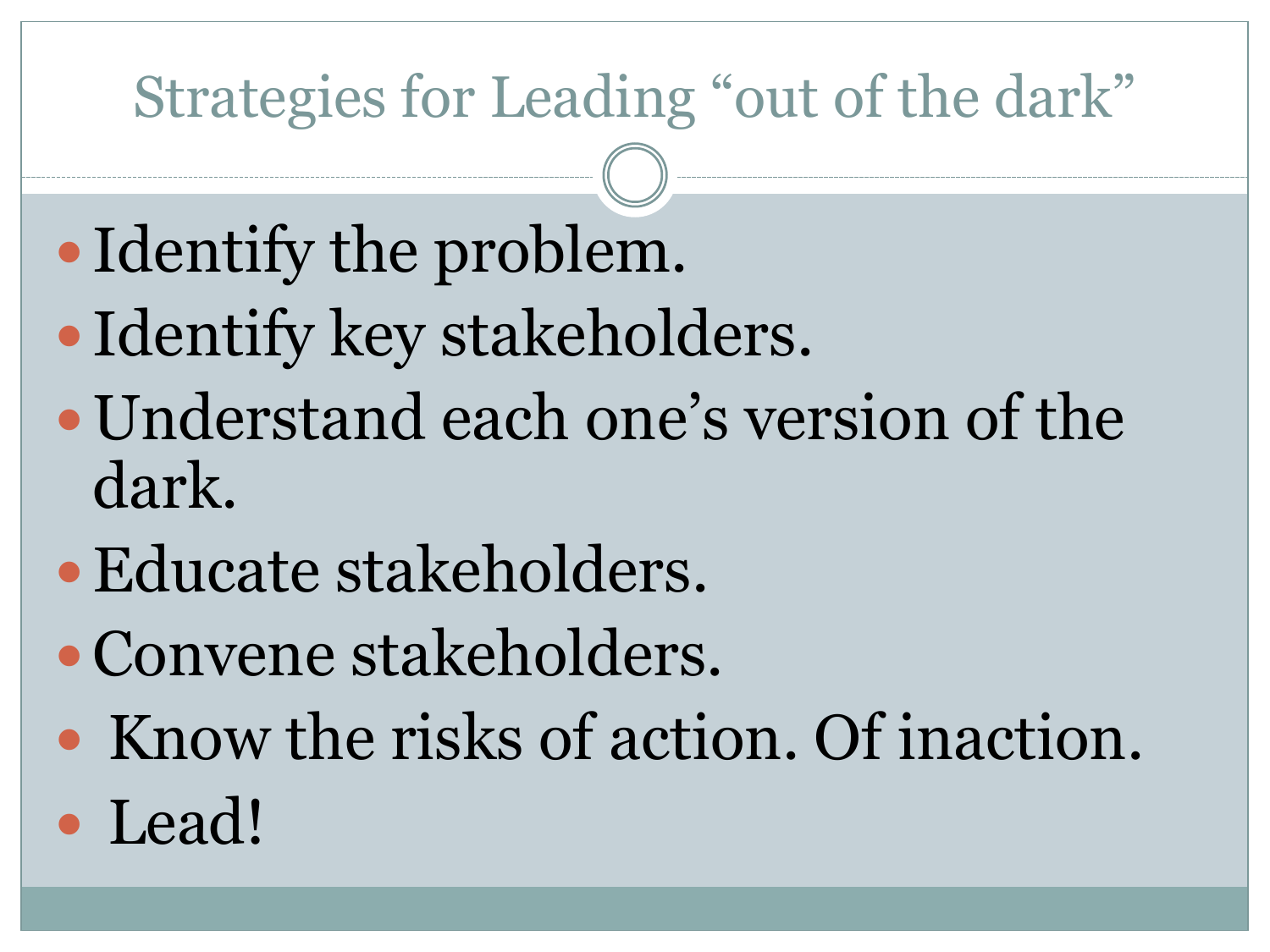### Why Don't We Lead Out of the Dark?

- Status Quo
- The Next Election
- Your desire to survive
- The necessity for cooperation
- Fear of Failure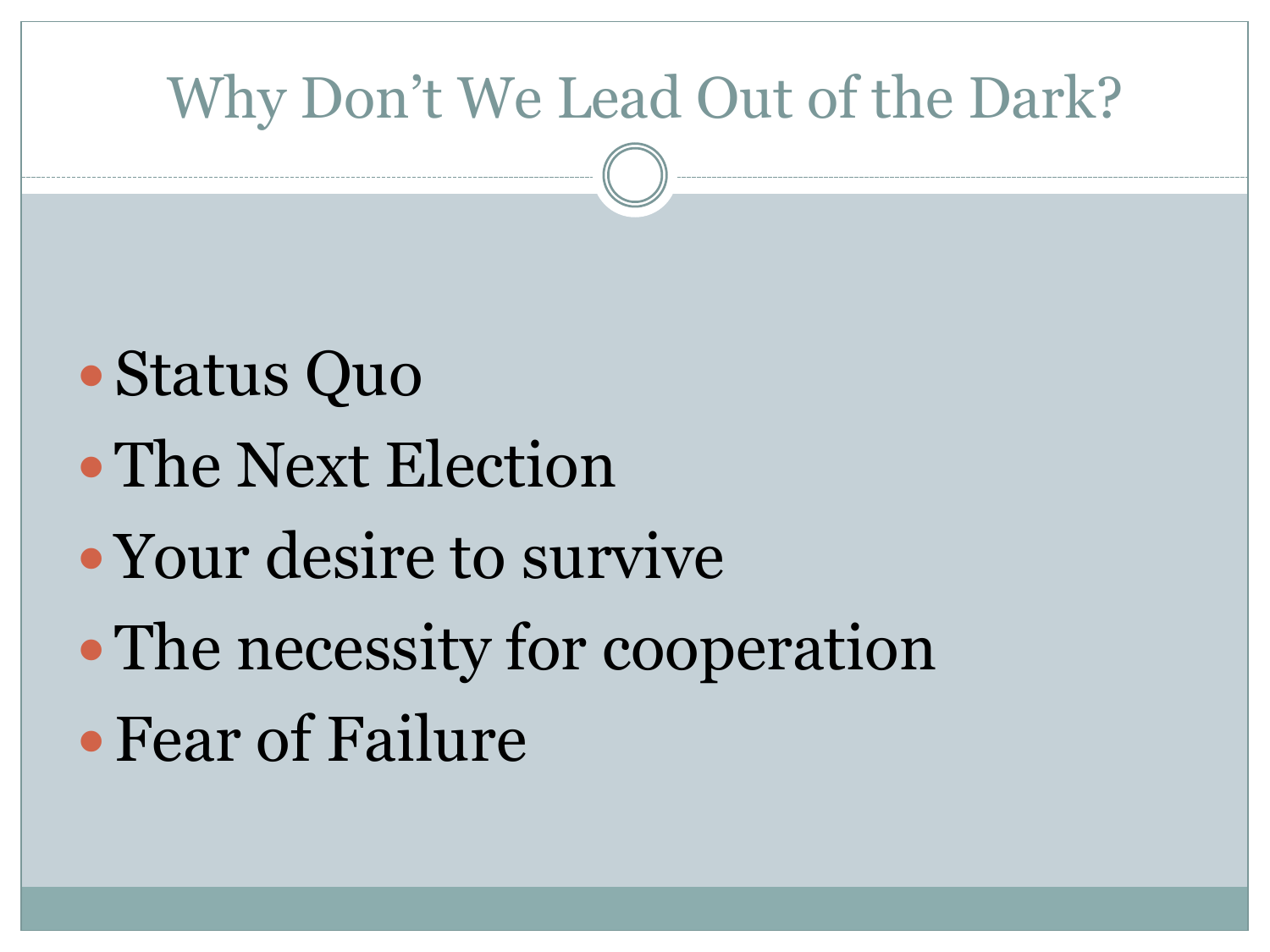## Think about doing this in particular policy areas

Education Health Care Environment **•Immigration** Criminal Justice